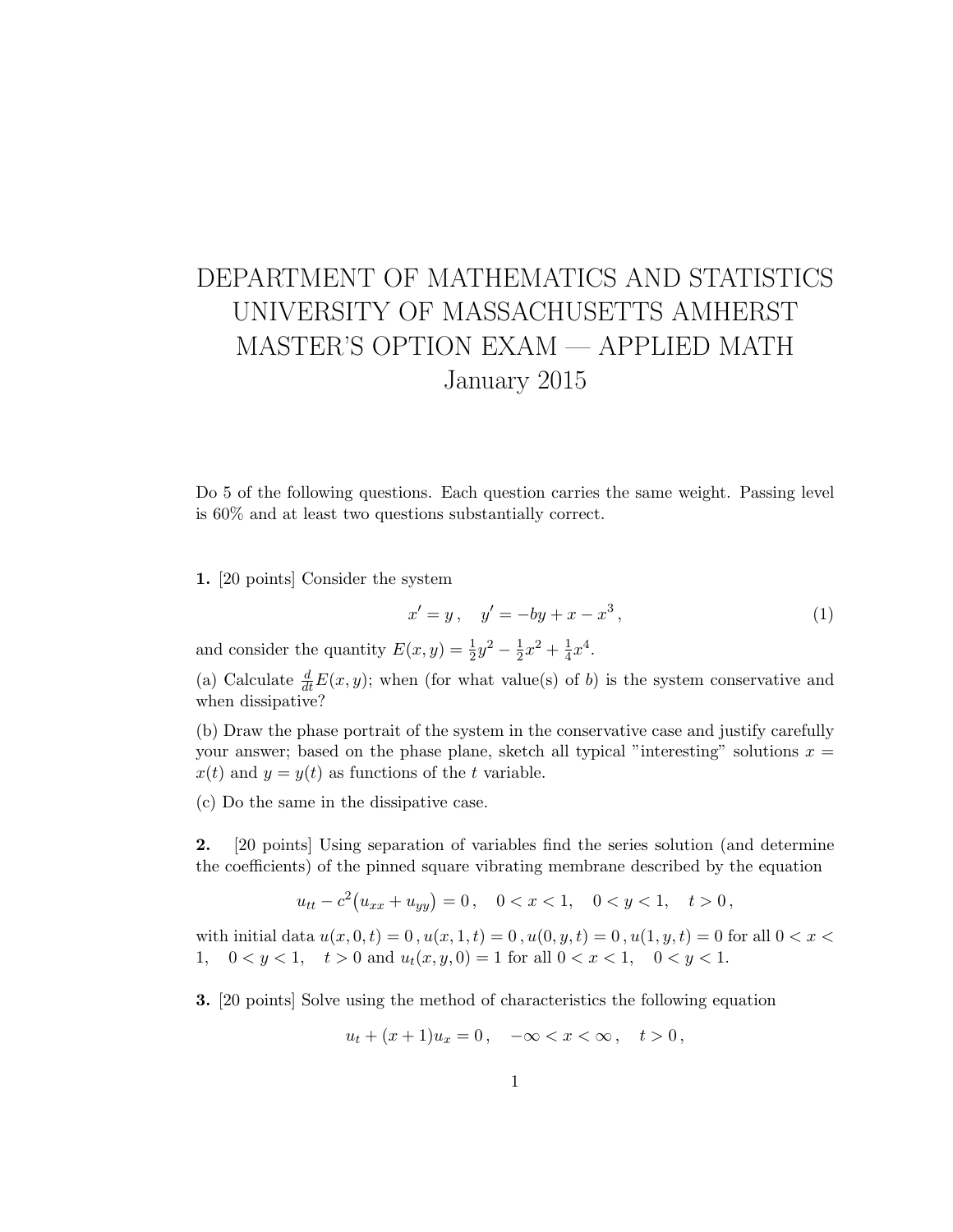with initial datum  $u(x, 0) = f(x)$ .

(b) (10 pts) Can you solve using the method of characteristics,

$$
u_t + x^2 u_x = 0, \quad -\infty < x < \infty \,, \quad t > 0 \,,
$$

and initial datum  $u(x, 0) = f(x)$ ? Explain the limitations, if any.

4. [20 points] Consider the system

$$
x' = x + y + ax(x2 + y2), y' = -x + y + ay(x2 + y2).
$$
 (2)

(a) Set up the linearized system around the equilibrium point  $(0,0)$  and describe its behavior.

(b) How does the original nonlinear system (2) behaves as  $t \to \infty$  and for different choices of the constant a, and how do you compare your result to part (a) above.

**5.** [20 points] Assuming  $\rho$  is a postive constant, consider the system

$$
x' = x(1 - y), \quad y' = y(\rho - x).
$$
 (3)

(a) Draw the nullclines and base on this calculation sketch the vector field of the system as best you can.

(b) Determine the behavior of the linearized system around the equilibrium points and sketch the local linearized phase plane portraits. Does the value of  $\rho$  affect the answers?

(c) Sketch the phase plane portrait of the original nonlinear system (3) and justify your results.

6. [20 points] Solve explicitly the viscous Burgers equation as follows:

(a) Let  $u = u(x, t) > 0$  be a solution of the heat equation

$$
u_t - k u_{xx} = 0, \quad -\infty < x < \infty, \quad t > 0 \, .
$$

where  $k$  is a positive constant. Show that

$$
v(x,t) = -\frac{2ku_x(x,t)}{u(x,t)}
$$

solves the viscous Burgers equation

$$
v_t + v v_x = k v_{xx} .
$$